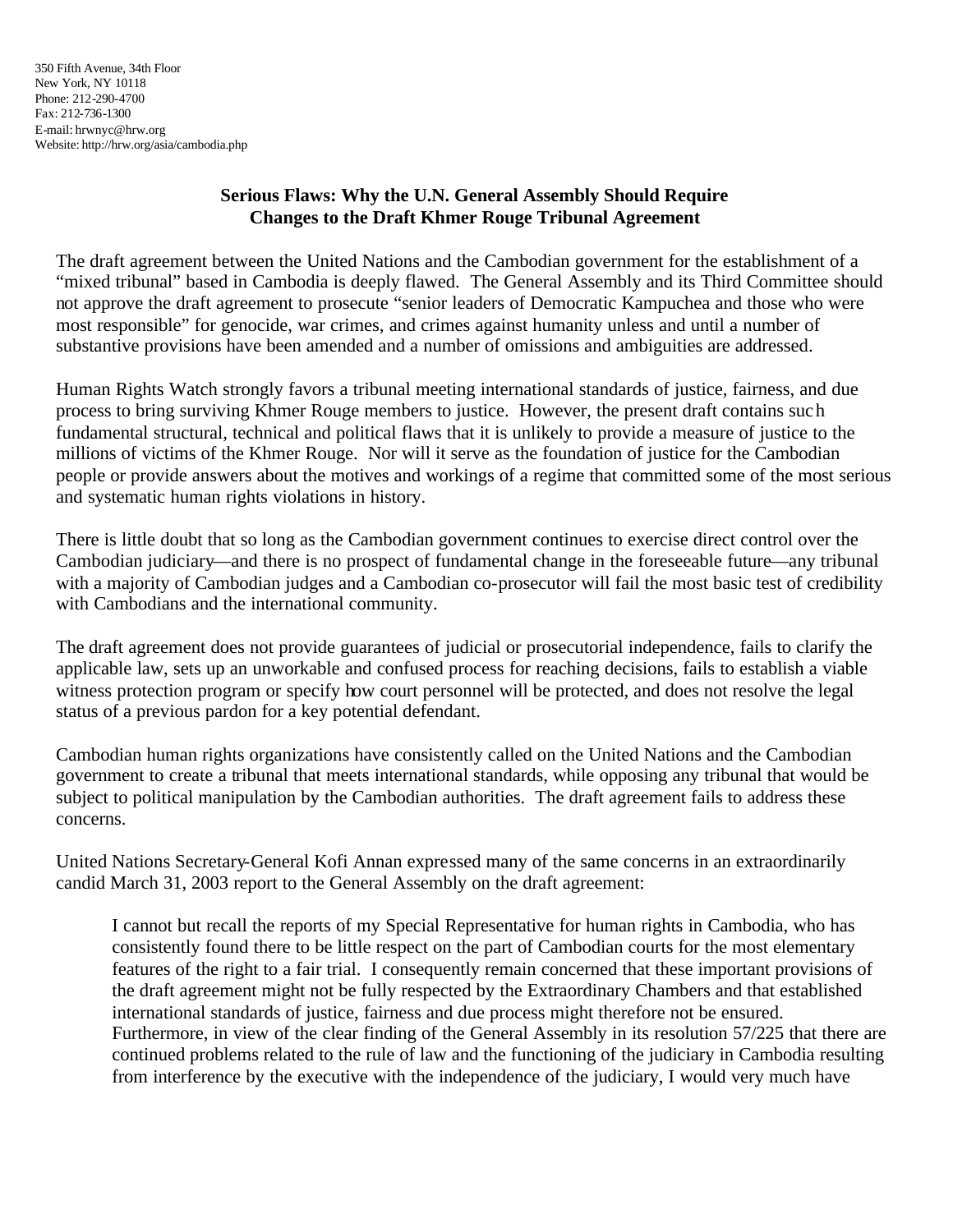preferred that the draft agreement provide for both of the extraordinary Chambers to be composed of a majority of international judges. $<sup>1</sup>$ </sup>

Significantly, he went on to say that, "Doubts might still remain as to whether the provisions of the draft agreement relating to the structure and organization of the Extraordinary Chambers would fully ensure their credibility, given the precarious state of the judiciary in Cambodia ... any deviation by the Government from its obligations could lead to the United Nations withdrawing its cooperation and assistance from the process."

The United Nations has worked very hard over the past five years to create a credible tribunal. The U.N. has been thwarted by the government of Cambodian Prime Minister Hun Sen and a number of key U.N. member states, which have cynically attempted to portray the U.N. as an obstacle to accountability in Cambodia, when the opposite has been the truth. The U.N. has almost singularly stood for principle in the process of negotiating an agreement.

Double standards have been applied to Cambodia, in spite of the fact that the crimes committed by the Khmer Rouge are often described as among the worst of the  $20<sup>th</sup>$  century. In the same week in February 2003 that U.N. member states applauded U.N. legal affairs chief Hans Corell (and themselves) at The Hague as Corell presided over the inauguration of the International Criminal Court (ICC) and its newly enshrined standards for international justice, many of the same states pressured Corell to go to Phnom Penh to sign a deeply flawed agreement.

The irony was apparently lost on these countries. None has offered an explanation why Cambodians should receive justice of a different quality than Rwandans or citizens of the former Yugoslavia. Cambodia itself has signed and ratified the ICC, thereby accepting the new court's standards as part of international law. Instead of insisting that Cambodia adhere to these standards, member states such as France, Japan, the United States, Australia and India have supported the Cambodian government's position and consistently pressured the United Nations to make unprincipled concessions––and then argued that the U.N. must capitulate since the Cambodian position represented the "last chance" for justice for the Cambodian people. In the end, politics and expediency appear to have won out over principles.

Because of the serious problems with the agreement, instead of celebrating the agreement the Secretary-General is already contemplating the circumstances in which the United Nations may be compelled to withdraw. The General Assembly and the Third Committee should heed this warning and authorize the United Nations to renegotiate the agreement so that problems can be solved now, in advance of any trials, instead of risking that either a sham process takes place or the United Nations is ultimately left with no option but to withdraw.

Separate sections of this briefing analyze seven critical defects in the draft agreement. The briefing then provides a brief history of attempts to establish a Khmer Rouge tribunal, demonstrating that the draft agreement falls far short of what had long been considered the most minimal criteria for a credible process. Human Rights Watch believes that the draft agreement, if endorsed by the General Assembly and Third Committee in its current form, would produce a deeply flawed, even counterproductive process in Cambodia. The results are likely to undermine rather than further prospects for holding leaders of the Khmer Rouge accountable for their crimes, and to damage the credibility of the U.N.'s work in the area of transitional justice more generally.

l

<sup>&</sup>lt;sup>1</sup> Report of the Secretary-General on Khmer Rouge Trials, March 31, 2003, A/57/769, page 11.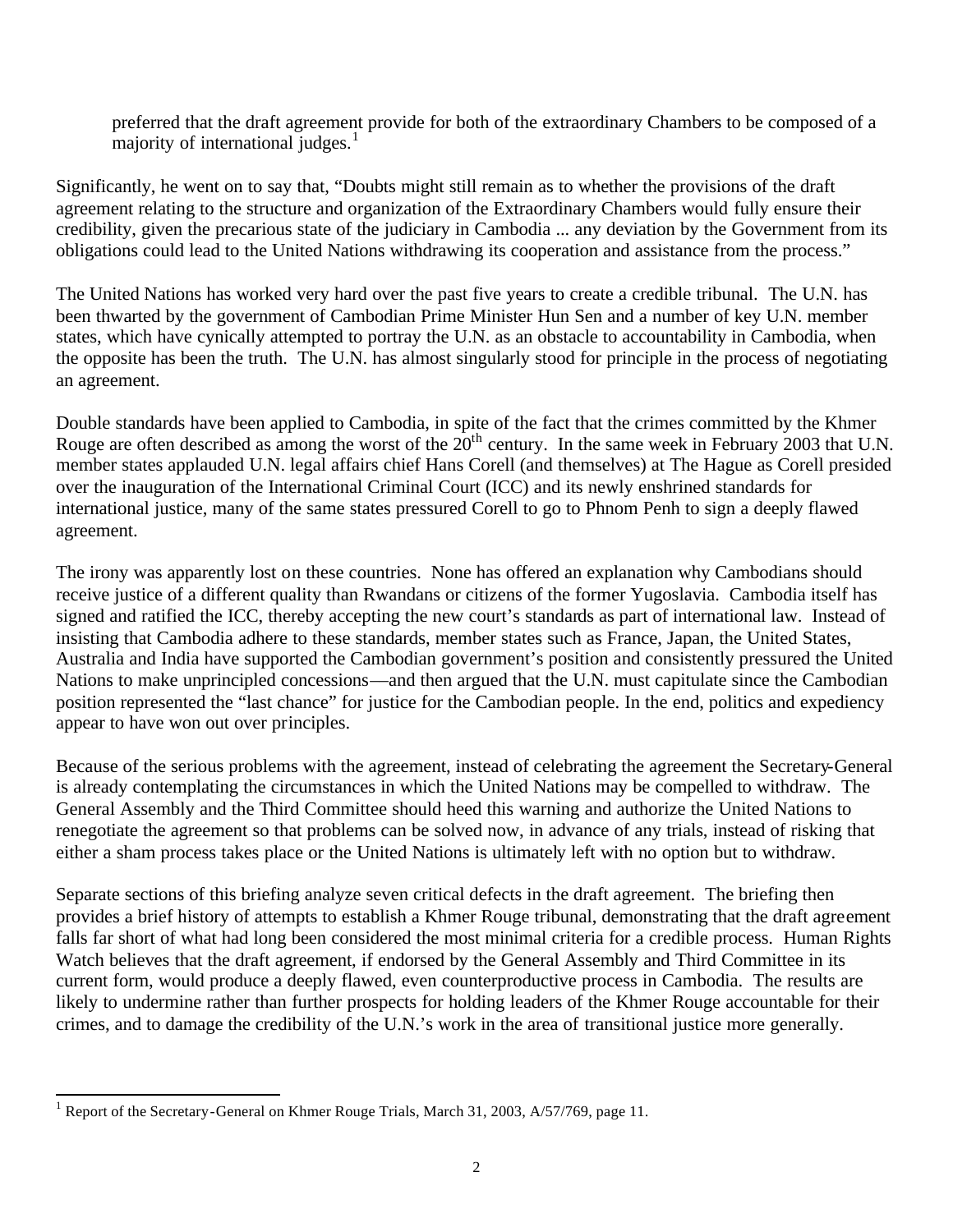### **Some Improvements, but a Seriously Flawed Agreement**

The draft agreement does represent a modest improvement over the previous position of the Cambodian government. Most important, Cambodia agreed that the agreement with the United Nations would take precedence over Cambodian law and have the effect of a treaty under the Vienna Convention on the Law of Treaties, which requires the parties to act in good faith and not to claim that domestic law requires them to violate the treaty.<sup>2</sup> This addresses the concern that Cambodia may later amend its domestic law creating the Khmer Rouge tribunal to make it inconsistent with the agreement. Cambodia has also agreed to amend its domestic law to make it consistent with the agreement.

The agreement also clarifies that defendants will have the right to counsel of their own choosing, including foreign counsel, and that the United Nations will be responsible for remuneration of defense counsel. It also stipulates the right of the accused to a fair and open hearing. That these points even had to be negotiated demonstrates the lack of commitment of Cambodia to basic standards of due process.

The agreement also clarifies that the death penalty will not be imposed, although this was already provided for in the Cambodian constitution. A final but important improvement is the change suggested by the U.N. from a three-tier system of trial, appellate and supreme court chambers to a two-tier system. This should result in a more expedited procedure, while retaining the fundamental right of appeal.

In spite of these modest improvements, many significant problems remain:

## **1. Lack of a majority of international judges**

l

Given the poor state of the Cambodian judiciary, Human Rights Watch has consistently supported the position of Kofi Annan and the U.N. in favor of a majority of international judges.

To ensure the integrity of a mixed tribunal with a majority of Cambodian judges it is the executive, not the judiciary, that must first be reformed. The Cambodian judicial system is characterized by political interference by the executive, a low level of competence (due to low professional standards and a lack of training and education among judges), and systematic corruption. Each of the nineteen reports of the Special Representative of the Secretary-General for Human Rights since the office was created in 1993 has documented these problems. Many studies by donors and nongovernmental organizations (NGOs) have come to the same conclusion. Indeed, the Cambodian government has admitted to these problems in reports it has filed as a party to the International Covenant on Civil and Political Rights (ICCPR) and in submissions to donors for assistance. The Cambodian judiciary is held in extremely low repute by the Cambodian public, with the result that Cambodians regularly turn to other forms of dispute resolution to resolve legal problems.

It is thus hard to understand why U.N. member states have pushed so hard to set up a process that will depend almost entirely on the Cambodian judiciary for its integrity and success. Even those countries most supportive of the supermajority system admit to a lack of confidence in the Cambodian judiciary. The annual country reports on human rights issued by the U.S. State Department speak frankly about the problems with the judiciary, yet the U.S. insists that somehow the judiciary will behave differently in a Khmer Rouge tribunal. No evidence is offered to support this except a claim that internationa l scrutiny will force a different outcome.

<sup>&</sup>lt;sup>2</sup> Vienna Convention on the Law of Treaties, UN Doc A/Conf 39/28 (1969), entered into force January 27, 1980.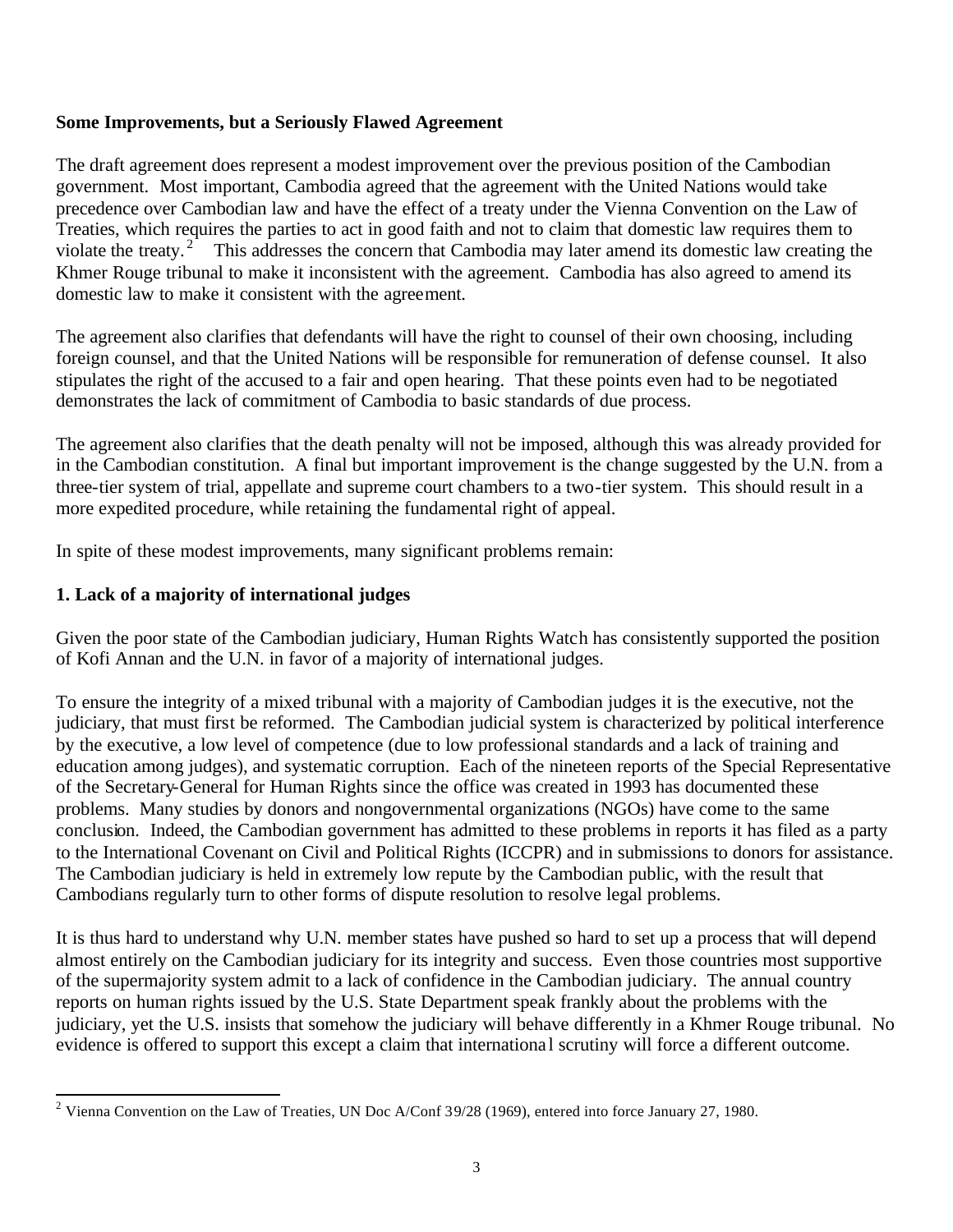But this has not been the case in any of the high profile political trials that have taken place in recent years, such as the trials of political opponents like Prince Norodom Ranariddh, Prince Norodom Sirivudh, and Sin Sen or of journalists such as Yim Sokha and Thun Bun Ly. These cases were clearly decided in advance of the actual court proceedings. The United Nations Transitional Authority in Cambodia (UNTAC) also had a Security Council mandate, agreed by the Cambodian People's Party (CCP), to oversee the whole administrative and judicial system, but the party still managed to maintain control over the courts––and continues to do so.

In Cambodia judges do not have the physical or professional security to simply decide to behave differently. Judges complain openly about receiving instructions in cases from the highest political authorities and threats to their safety if they do not rule as instructed. Physical attacks on courts have occurred frequently since 1993. In late April 2003 a prominent judge was assassinated in broad daylight on a Phnom Penh street as he was driving to work.

There is no sign that the executive has learned that it does not have the right to control the judiciary. Indeed, it is that control that has been at the heart of the long, drawn-out negotiations with the United Nations. Having successfully maintained control of the process, there is little reason to believe that the Cambodian government will stand aside and allow the judiciary to act independently.<sup>3</sup>

# **2. No independent, international prosecutor**

l

No position in the tribunal will be more important than the prosecutor. The prosecutor's office will be responsible for conducting pre-indictment investigations, studying the available documentary evidence, and interviewing potential witnesses in order to determine whether to file charges against an individual. If the prosecutor does not bring charges, cases will not proceed. A lack of vigor or political interference can result in impunity for persons against whom charges should otherwise be filed.

Instead of appointing an independent, international prosecutor, Cambodia insisted and the U.N. ultimately agreed on the appointment of co-prosecutors, one international and one Cambodian. The Cambodian prosecution service is characterized by the same problems afflicting Cambodia's judges: crude political interference, low levels of professionalism, and pervasive corruption.

An independent prosecutor with a professional investigative team to undertake investigations wherever the evidence leads is indispensable. Prosecutors must also be able to carry out their work without fear of physical or professional reprisals. It is extremely unlikely that a Cambodian prosecutor will be able to simply follow the evidence in determining whom to indict. Instead, the practice of the CPP-controlled prosecution service is to seek approval from political authorities before filing important cases. Even in cases with large numbers of eyewitnesses, charges have not been filed if the potential defendant has been a senior government or ruling party official.

 $3$  It is worth noting that with the necessary commitment and foresight of the Cambodian government and the international community it did not have to turn out this way. If the participation of Cambodian judges and prosecutors was a necessary feature of a tribunal, consideration could have been given to a program of training and protection that would have allowed Cambodian jurists to spend the past few years in The Hague receiving intensive training, after which they could have returned to Cambodia with U.N. protection and a U.N. salary to perform their functions. This group of judges and prosecutors could then have become the core of a proper judicial system. This is exactly what Thomas Hammarberg, U.N. Special Representative for Human Rights in Cambodia, had in mind when he first proposed a mixed tribunal in May 1999.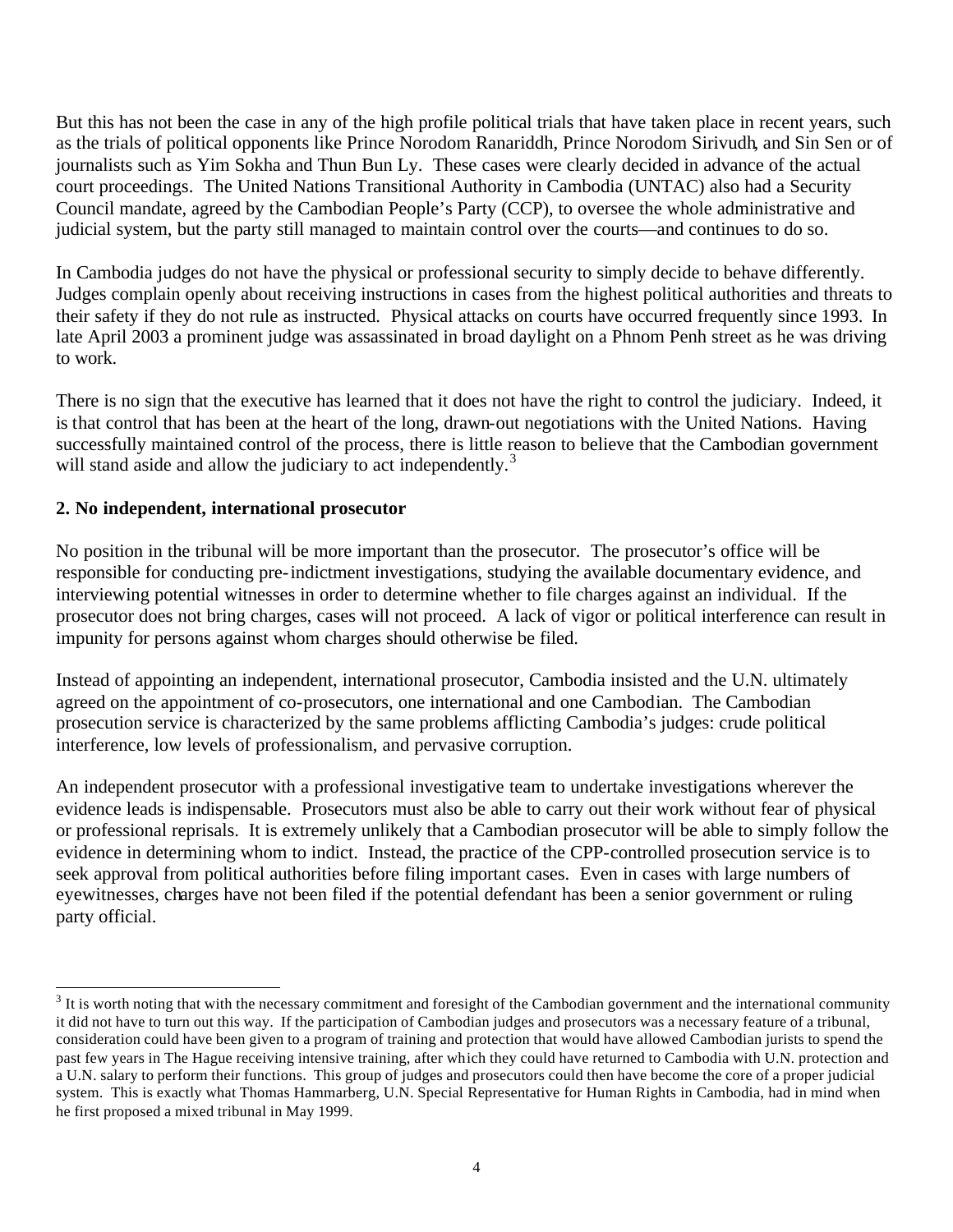A Cambodian prosecutor (or investigating judge) under orders to slow down the process could paralyze the tribunal by refusing to cooperate with his or her international counterpart. Under article 7 of the agreement, when the international and Cambodian prosecutors or investigating judges disagree they can appeal to a special panel. For each disagreement a special panel of judges, deciding by supermajority, must be convened, with three judges chosen by Cambodia's Supreme Council of Magistracy and two by the Secretary-General. Each prosecutor or investigating judge involved in the case must then "submit written statements of facts and the reasons for their different positions." If the Cambodian government wants to paralyze the process it simply has to instruct the Cambodian members of the tribunal to challenge all decisions of international prosecutors and investigating judges.

## **3. Flawed supermajority formula**

There is no precedent for the supermajority formula in the draft agreement. It was conceived by U.S. officials in October 1999. Until that point the U.S. had been the most ardent proponent of an international tribunal. In the face of Hun Sen's obstinacy, the U.S. changed tack (without informing or consulting with the United Nations or Cambodian civil society) and proposed that decisions be taken by a supermajority of the judges of any given panel. In this way the Cambodian majority could not make decisions without the assent of at least one international judge. This formula offers some protection against political interference. But it means that the decisions of the tribunal will only be as strong as its weakest international member.

An extremely important flaw in the supermajority provisions in the agreement concerns the process for reaching verdicts. The procedure laid down for decision making in article 4 of the agreement does not state in which circumstances a supermajority is necessary to reach a decision, i.e., for a conviction or an acquittal. No procedure is specified when a supermajority is not reached. Relying on American legal practice, the United States has suggested that the result would be a "hung jury" and there would be a retrial. But there is no such procedure in Cambodian law (or the civil law system on which the Cambodian system is modeled). The result is likely to be confusion and gridlock. The U.N. repeatedly raised this issue with Cambodia and offered solutions, but Cambodia refused to make any changes.

Given the structure of the tribunal, such an outcome is likely in at least some cases, with the Cambodian judges ruling one way and the international judges the other. If a prominent Khmer Rouge leader is eventually put on trial and no decision is reached, the result may be chaos.<sup>4</sup>

Inherent in this formula is an admission that Cambodian judges cannot be counted upon to follow the evidence in making decisions, and that a complicated system needs to be created to avoid the likelihood that they would be able to exercise their majority position to issue inappropriate acquittals. But while the supermajority provisions in the draft agreement may provide a check on such outcomes, it offers no guidance about the way forward in cases in which the Cambodian and international judges take opposing positions.

Another problem with the supermajority system is that it applies to all decisions by the court, investigating judges, and prosecutors. Dozens or even hundreds of decisions may be taken in the course of a single case by judges, investigating judges and prosecutors, all of which can be appealed if the co-prosecutors or co-

 4 Defense counsel may also argue that the principle of double jeopardy requires dismissal of the charges. This is a weak argument under international law in cases in which no final verdict is reached, but is a subject on which there is no jurisprudence under Cambodian law.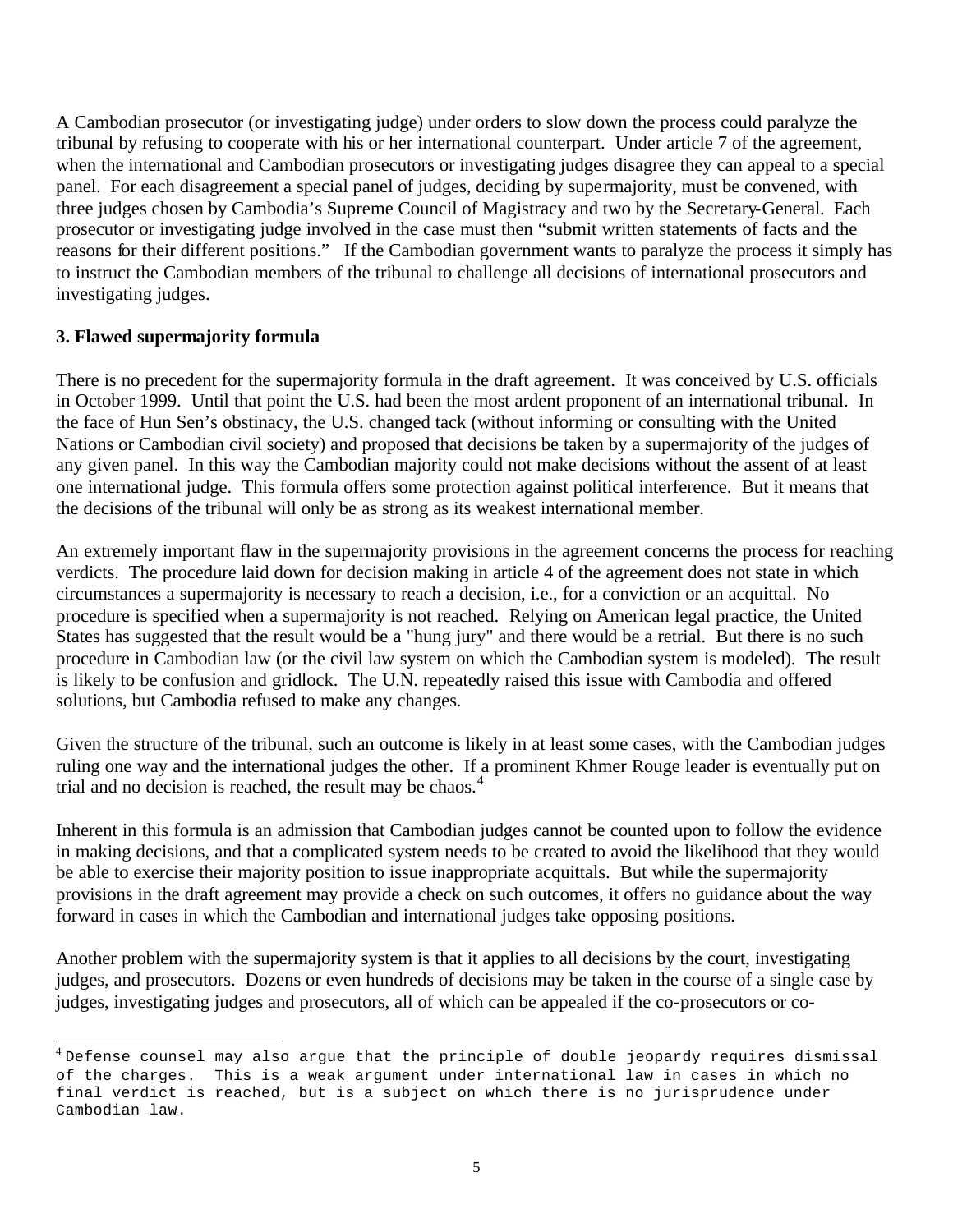investigating judges disagree with how to proceed in a case. Interlocutory decisions and even decisions about who to investigate can become the subject of this cumbersome process.

## **4. Unclear role of co-investigating judges**

This unique tribunal establishes the positions of co-investigating judges, one international and one Cambodian. Cambodia argued that since the Extraordinary Chambers will operate as part of the Cambodian legal system, its practice of using investigating judges should be included in the agreement.

Under article 5 of the agreement, the co-investigating judges are "responsible for the conduct of investigations." This may appear straightforward and may work well in other civil law jurisdictions, but in Cambodia this institution has been a source of major controversy. Leading legal organizations in Cambodia have called for the practice of using investigating judges to be abandoned.

In Cambodia it has been unclear in practice where the role of the prosecutor ends and the role of the investigating judge begins. In many cases investigating judges have ordered prosecutors to end their investigations once charges have been filed, but then refused to conduct investigations themselves. It is a necessary and common practice for prosecutors to continue their investigations even after charges have been filed in order to find additional evidence and witnesses. It is unclear either under Cambodian law or practice or the draft agreement whether prosecutors will be able to do so. It is also unclear what value the investigating judges will bring to the process. This is likely to be just another part of a cumbersome process likely to delay justice.

## **5. Unclear and inconsistent applicable law**

In keeping with the domestic nature of the proceedings, article 12 of the draft agreement states that:

The procedure shall be in accordance with Cambodian law. Where Cambodian law does not deal with a particular matter, or where there is uncertainty regarding the interpretation or application of a relevant rule of Cambodian law, or where there is a question regarding the consistency of such a rule with international standards, guidance may also be sought in procedural rules established at the international level.

This provision was included because Cambodian criminal law and criminal procedure is confused, inconsistent, internally contradictory and full of important omissions. Yet the agreement offers virtually no guidance about how to solve these problems.

There are many sources of criminal law and procedure in Cambodia. During the UNTAC period (1991-93), the Supreme National Council (SNC), the organ created by the Paris Peace Agreements to be the sole repository of domestic authority and sovereignty during the U.N. peacekeeping mission, adopted a criminal law and criminal procedure provisions (drafted by UNTAC). These provisions attempted to establish international norms for crimes and due process in Cambodian law. The ruling CPP was upset by this decision and hastily approved its own criminal procedure code. The legal basis for this code is doubtful, but both the SNC law and the CPP law have been used since 1993. Judges, prosecutors and lawyers have complained about the many conflicting provisions in the two laws.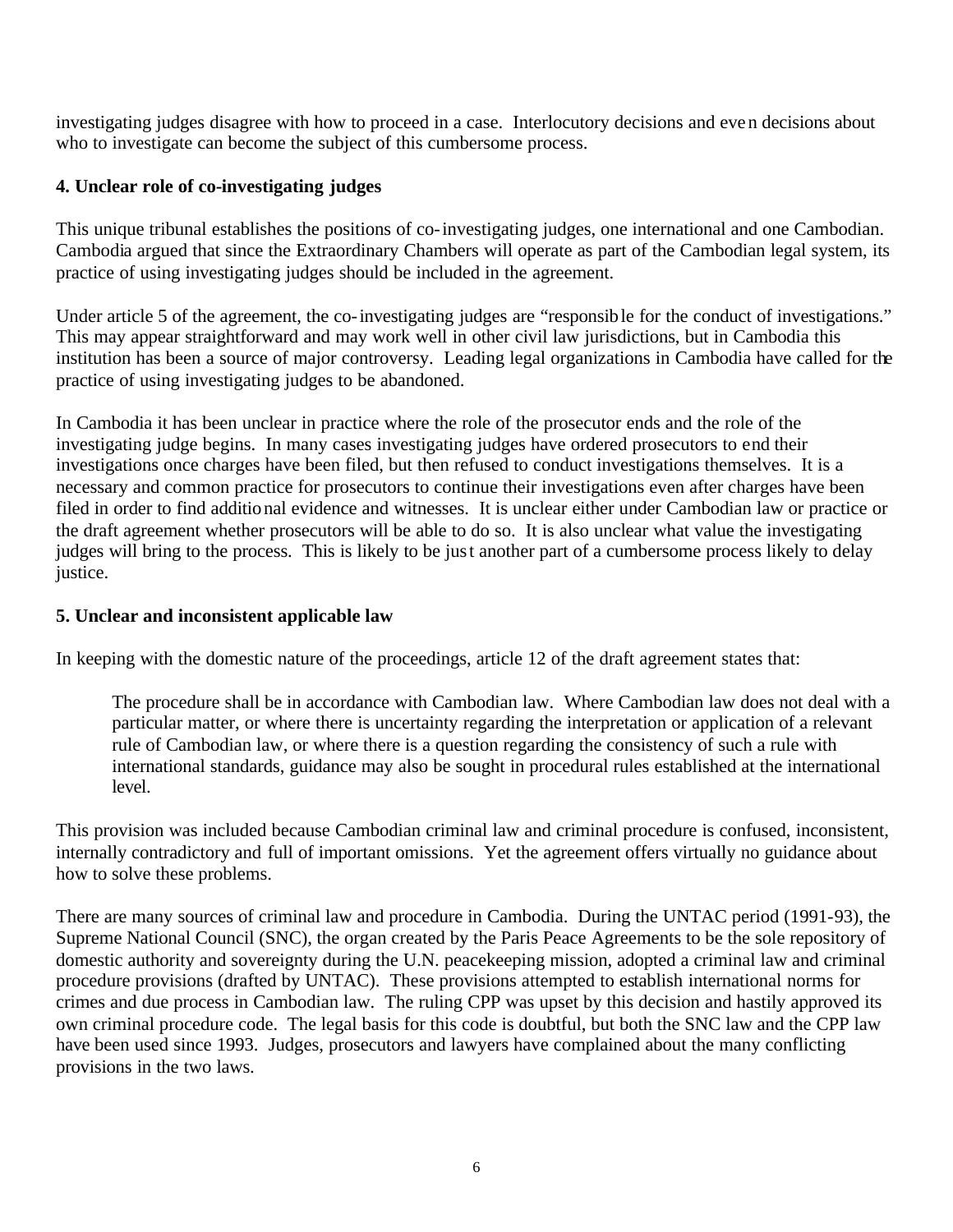In addition, usually at the instruction of the government, cases have been filed under the 1986 "Decree-Law 27, Concerning Arrests, Holding in Custody, Temporary Detention, Release, and Search of Domicile, Possessions, and the Person" and the 1980 "Decree-Law 2 Against Betraying the Revolution and Other Offenses." Neither law meets even the most rudimentary requirements of due process, yet each is still considered by the Cambodian government and Cambodian judiciary to be part of current Cambodian law.

There is little clarity or consistency as to when one of the many laws is used. Practices vary from province to province and case to case. The 1986 and 1980 decree-laws have been used in political cases when the government believed that the UNTAC and SNC laws would not assure a conviction.

The Cambodian government has been working since 1982 on a comprehensive criminal code. Since 1993 a draft criminal law and a draft criminal procedure law have been promised to donors as part of a broader law reform program, but because of a lack of commitment from the government the drafts have made little progress towards approval.

The formulation in article 12 (quoted above) of the draft agreement is a recipe for confusion. It is unclear which "procedural rules established at the international level" should be used to clarify weaknesses in Cambodian law. The Rome statute of the ICC? The statute of the International Criminal Tribunal for the former Yugoslavia? The statute of the International Criminal Tribunal for Rwanda? It is likely that the effect of the agreement's vague language will be to introduce large room for arbitrariness, instead of establishing consistent standards.

The lack of clarity about the substantive law may make it impossible to offer due process to defendants. Any agreement between the U.N. and Cambodia should specify the exact criminal law and criminal procedure provisions in the text. As Cambodia is a party to the ICC, there is no reason why its provisions should not be incorporated into the text of the agreement. Competent defense counsel will be able to raise constant objections based on the lack of clarity of the substantive law. Judges may then find themselves with no choice but to dismiss indictments or require them to be re-filed.

Another risk with the formulation in article 12 is that different legal standards may be applied in different cases. There is also the risk that if Cambodia passes a new criminal law or code of criminal procedure there will be confusion about whether the new law should be applied to new cases or even to cases already filed or at trial.

The vagueness and contradictions of article 12 will offer an unnecessary opportunity to construct defenses to a poorly worded law, as well as for manipulation by government-controlled court officials and international staff subject to diplomatic influence.

## **6. Inadequate provisions for protection of witnesses and court personnel**

The protection of victims, witnesses and court personnel from physical or other retaliation is essential, particularly given the decision to base the tribunal in Cambodia. One of the main reasons that the U.N. Group of Experts gave for urging that the tribunal be located outside Cambodia is the high likelihood of coercion and intimidation of witnesses. This point has been lost in negotiations to date.

The draft agreement mentions the subject of protection only in passing. Article 23 places responsibility for the protection of witnesses and victims with the co-investigating judges, co-prosecutors and the Extraordinary Chambers. The only tools it suggests are the possibility "of *in camera* proceedings and the protection of the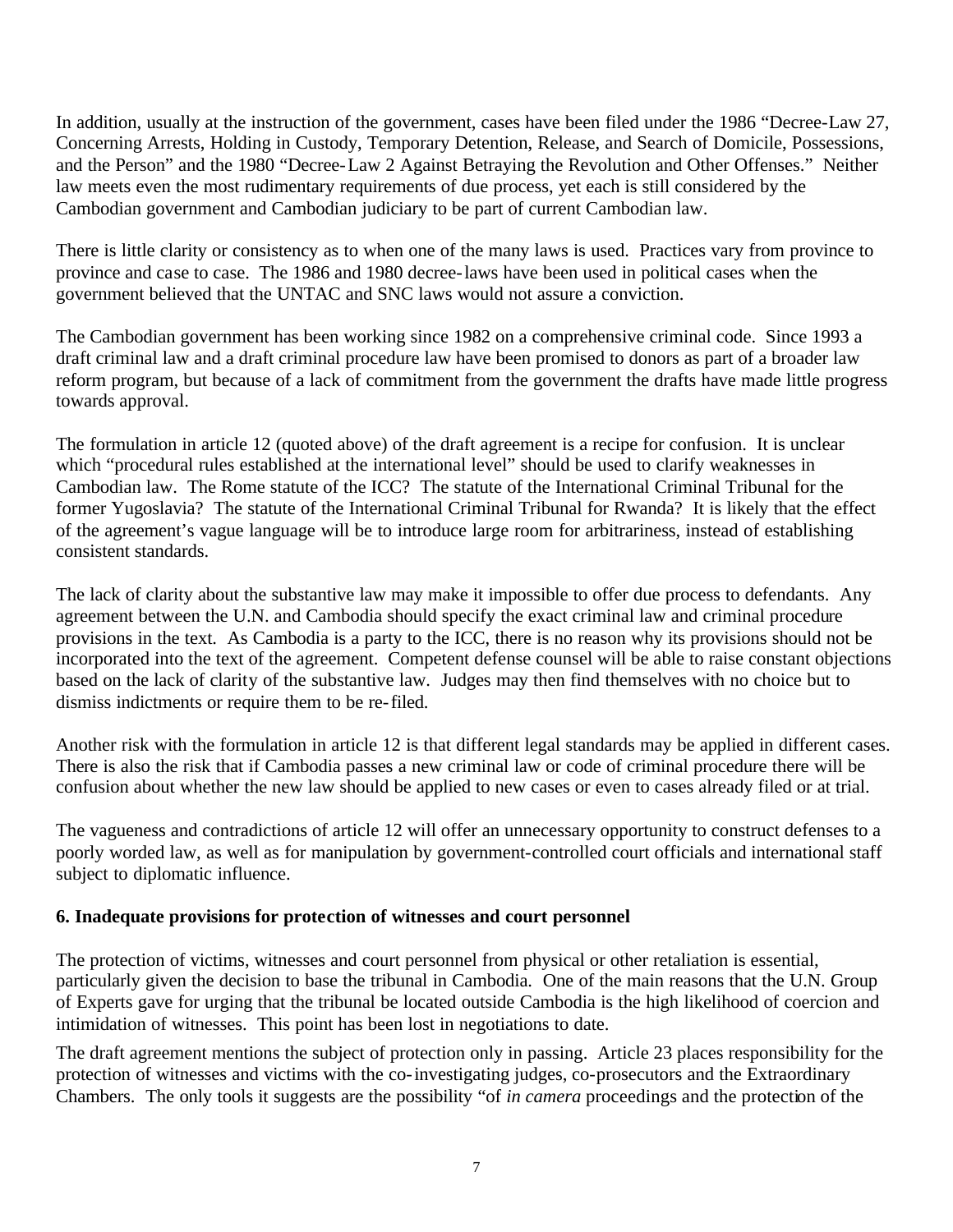identity of a victim or witness." Article 24 requires the government of Cambodia to "ensure the security, safety and protection of persons referred to in this agreement."

This is wholly insufficient. In light of Cambodia's recent history of acute political violence, a system of protection that embraces every participant must be instituted and managed by the United Nations. Given the Cambodian government's dismal record in addressing political attacks, assassinations, and massacres, it is untenable to expect it can provide credible protection. The suggestion that protection will be provided by domestic authorities is more likely to scare people and intimidate them than to provide a sense of security.

The General Assembly should mandate a U.N. protection program for the security of all participants, including witnesses, victims, judges, lawyers, investigators, defendants and prisoners. This protection must be made available from the earliest investigatory stage through the post-trial period. Such measures must not prejudice the rights of suspects and accused. The General Assembly could look to rule 75 of the International Criminal Tribunal for Yugoslavia (ICTY) for an example of more detailed protection measures. Any such measures adopted should include measures for the physical security of persons who have been attacked or threatened.

## **7. Failure to resolve the status of the pardon of Ieng Sary**

While Prime Minister Hun Sen has privately told some donors that former Khmer Rouge Foreign Minister Ieng Sary will not be exempt from prosecution, he has publicly stated on several occasions that he will not allow the prosecution of Ieng Sary. The United Nations insisted throughout the negotiations that the royal pardon granted to Ieng Sary on September 14, 1996 after his defection to the government should not serve as a bar to prosecution if the evidence established his responsibility for crimes during the Khmer Rouge period. However, Cambodia insisted that the draft agreement not include a provision explicitly ruling out the pardon as a bar to prosecution. Instead, article 11 of the draft agreement states that "the United Nations and the Royal Government of Cambodia agree that the scope of this pardon is a matter to be decided by the Extraordinary Chambers."

This is an unacceptable outcome. As a condition of participation in the mixed tribunal in Sierra Leone, the United Nations insisted that amnesties that had already been agreed as part of the Lomé peace agreement could not be used as a defense. This principle should be included in the agreement for Cambodia, as there is a risk that the Extraordinary Chambers could rule that Ieng Sary may not be prosecuted under the terms of his earlier pardon. Any legal immunity in Cambodia for crimes of this magnitude would call into question the legitimacy of the mixed tribunal.

## 8. Transparency and Reporting

If the General Assembly and the Cambodian government approve the draft agreement it will be important for the General Assembly to require regular and public reporting by the United Nations about the implementation of the mixed tribunal. In particular, the United Nations should report on any interference in the prosecutorial or judicial process by the Cambodian government any other limitations on fairness, justice and due process. The agreement should also contain explicit provisions for monitoring by local and international NGOs.

## **BACKGROUND: A BRIEF HISTORY OF ATTEMPTS TO CREATE A KHMER ROUGE TRIBUNAL**

A tribunal meeting international standards should have been created many years ago. But after the Khmer Rouge was forced from power by Vietnam in 1979, the United States and China led an international effort to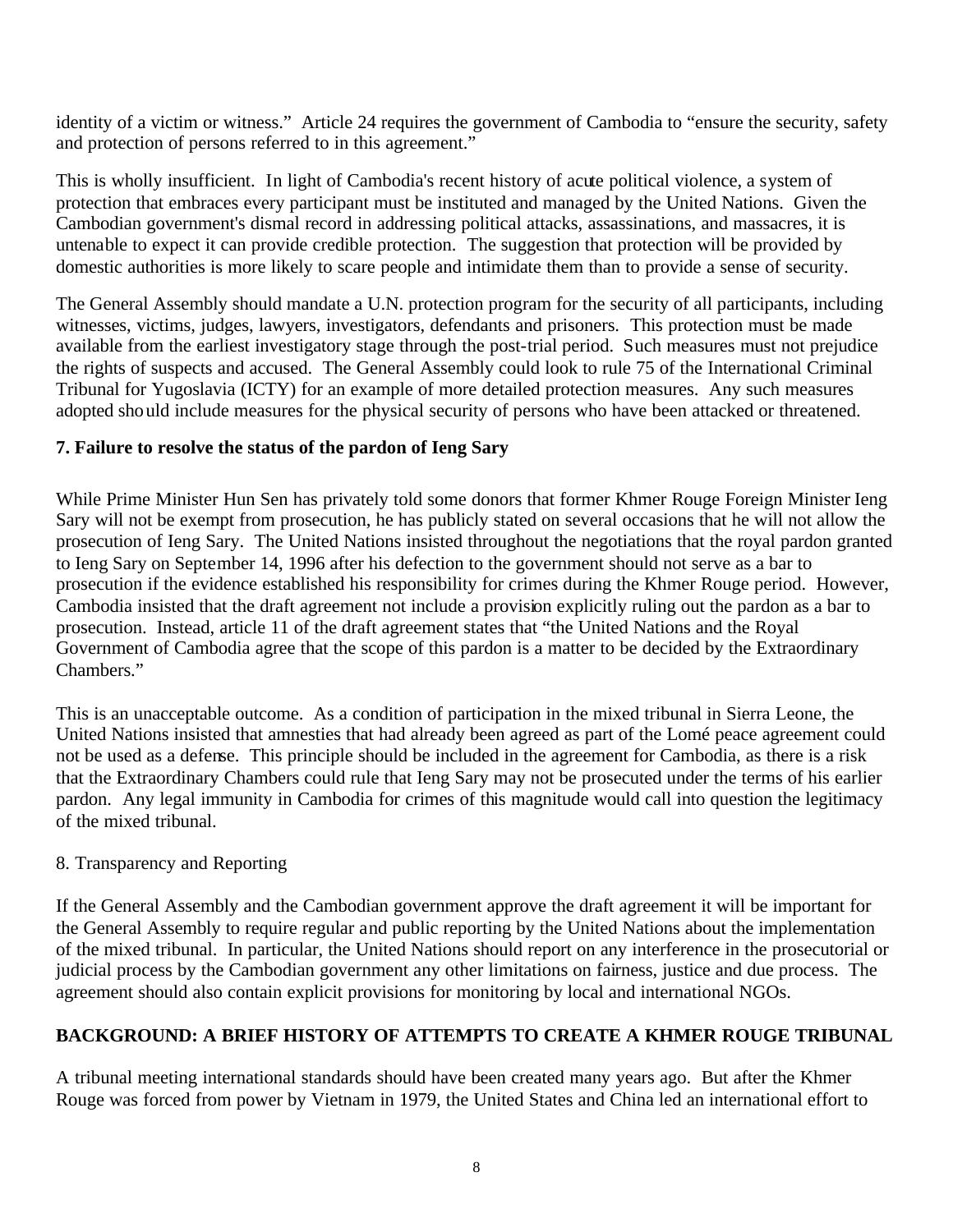call for the withdrawal of Vietnamese forces from Cambodia and to continue to recognize the Khmer Rouge as the legal government of Cambodia. Though the nature of the humanitarian and human rights disaster of the Khmer Rouge period was quickly known, the United States led a successful effort for the Khmer Rouge to maintain Cambodia's U.N. seat, which it held in coalition with other anti-Vietnamese forces until 1991.

No formal progress on the establishment of a mechanism to bring the Khmer Rogue to justice took place until June 21, 1997, when Cambodia's co-Prime Ministers, Prince Norodom Ranariddh and Hun Sen, sent a letter to United Nations Secretary-General Kofi Annan requesting the

assistance of the United Nations and international community in bringing to justice those persons responsible for the genocide and/or crimes against humanity during the rule of the Khmer Rouge from 1975-1979 ... We are aware of similar efforts to respond to the genocide and crimes against humanity in Rwanda and the former Yugoslavia, and ask that similar assistance be given to Cambodia. Cambodia does not have the resources or expertise to conduct this very important procedure… We believe that crimes of this magnitude are of concern to all persons in the world, as they greatly diminish respect for the most basic human right, the right to life. We hope that the United Nations and the international community can assist the Cambodian people in establishing the truth about this period and bringing those responsible to justice. Only in this way can this tragedy be brought to a full and final conclusion.<sup>5</sup>

The next month Hun Sen staged a coup against Prince Ranariddh. For the next year Cambodia was in a state of extreme political instability, so the U.N. moved cautiously.

In July 1998 Kofi Annan appointed a group of experts to offer suggestions about how to proceed. The group of experts considered the possibility of international, mixed and domestic tribunals, as well as locating a tribunal in Cambodia or abroad. In a lengthy and thoughtful report issued on February 18, 1999, the group of experts considered and dismissed either mixed or domestic tribunals because of widespread reports of, among other things, interference by the Cambodian government and the ruling CPP with the independence of the judiciary, including intimidation and threats, the low competence level of the Cambodian judiciary, and widespread reports of corruption. The report also ruled out holding trials in Cambodia because of security concerns, lack of proper facilities, and fears of political interference with the operations of the tribunal.<sup>6</sup>

Prime Minister Hun Sen responded by essentially repudiating his June 21, 1997 letter and ruling out an international tribunal, citing national sovereignty. Most observers believed that the main reason was a desire to control the process, including who would be indicted and convicted.

China publicly opposed the creation of an international tribunal, apparently out of fear that its role in supporting the Khmer Rouge would be publicized. The threat of its veto at the Security Council made it impossible for the Council to act to establish an international tribunal. The United States strongly and publicly supported an international tribunal at this point.

In May 1999, the U.N. Special Representative for Human Rights in Cambodia, Thomas Hammarberg, proposed a "mixed tribunal," with a majority of international judges and an international prosecutor. Cambodian judges and prosecutors would also participate, but in numbers that would not allow the Cambodian government to control and manipulate the process. One purpose of their participation was the educative effect that

<sup>&</sup>lt;sup>5</sup> See http://www.ngoforum.org.kh/aboutcambodia/Resource\_Files/Tribunal/letter\_from\_co-prime\_ministers.htm for text of letter.

 $6$  Report of the Group of Experts for Cambodia Pursuant to General Assembly Resolution 52/135.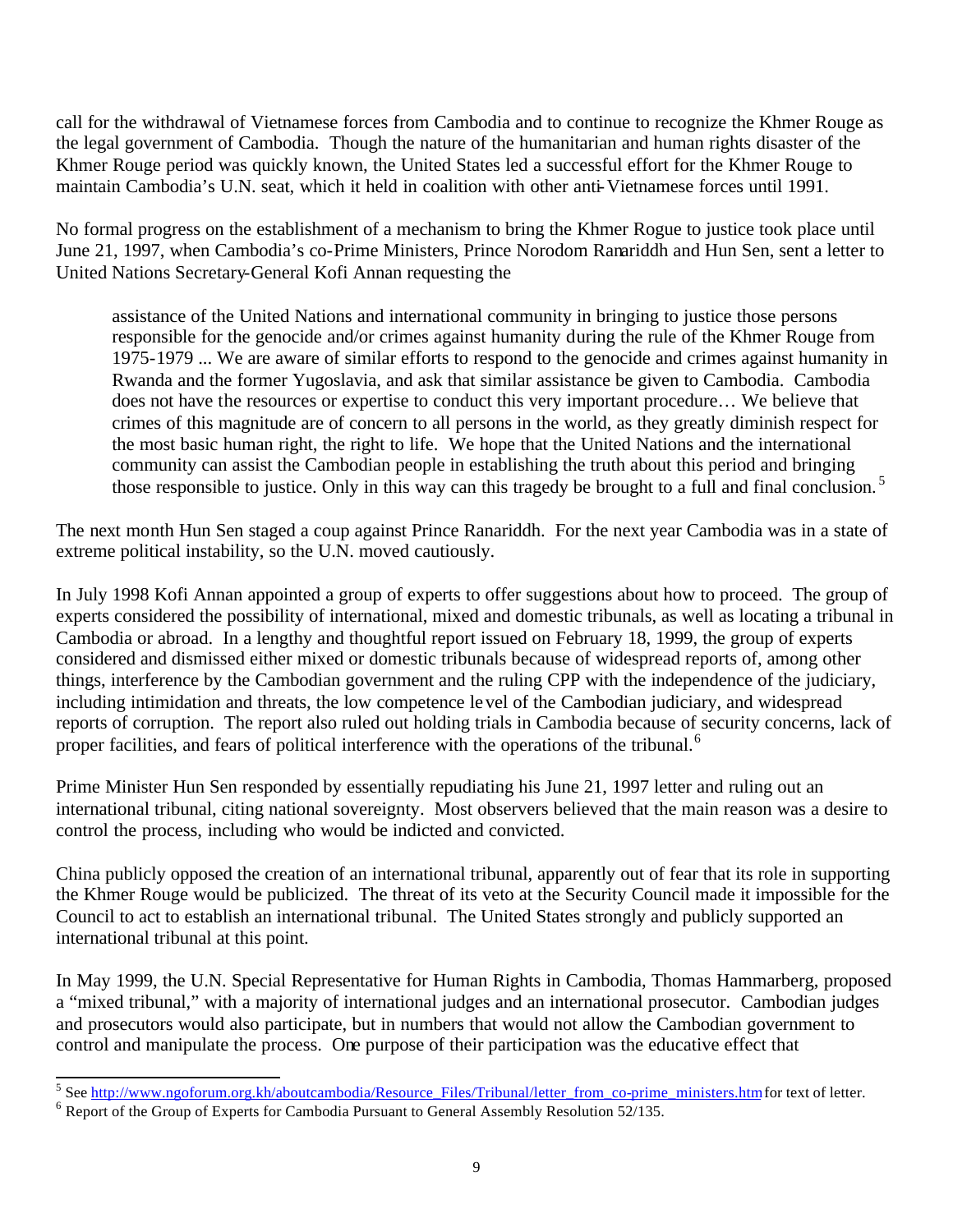professionally conducted trials would have for the Cambodian judiciary and public that could then contribute to overall reform of the Cambodian judiciary.

Hun Sen refused this proposal in meetings with Kofi Annan at the United Nations in September 1999. To break the deadlock, in October 1999 the United States, formerly the country most ardently in favor of an international tribunal––though from the beginning it had insisted that for monetary reasons any tribunal should only take up a handful of cases––proposed a mixed tribunal with a majority of Cambodian judges and co-prosecutors. This proposal was reportedly made without consulting the United Nations or Cambodian civil society. To mitigate the influence of Hun Sen and the Cambodian government, the U.S. proposed that decisions would be made by a complicated "super-majority" formula in which decisions would require a majority plus one of the judges. The rationale offered by the U.S. was that this would mean that all decisions would require the assent of at least one foreign judge.

The already questionable commitment of Hun Sen to justice was deepened on December 25, 1998 when Hun Sen shocked Cambodians by receiving Nuon Chea, formerly second in command to Pol Pot who allegedly held command responsibility for the infamous Tuol Sleng torture center in Phnom Penh (in which more than 16,000 prisoners entered and only seven came out), and Khieu Samphan, the former head of state, at his home. Both had been in hiding in Cambodia and Thailand since the Khmer Rouge splintered in 1998. Instead of having them arrested, Hun Sen received the two as visiting dignitaries. Hun Sen announced that Cambodians should "dig a hole and bury the past and look to the future." Cambodians and members of Hun Sen's own party were stunned by this spectacle, which was broadcast on national television and radio. For many it confirmed the impression that Hun Sen had pursued justice for the Khmer Rouge only as a tactic to defeat the movement.

The United Nations feared that the supermajority formula would be both unworkable and still permit the Cambodian government to effectively make all important decisions by issuing instructions to the Cambodian judges and prosecutors. Other critical components of a credible tribunal were still missing. It also feared that such a structure would set a dangerous precedent for ad hoc international justice mechanisms that, in spite of the July 1998 signing of the Rome treaty establishing the International Criminal Court, would persist.

On February 8, 2000, Secretary-General Kofi Annan issued a statement in which he said the United Nations would only agree to a mixed tribunal that had four components: 1) a majority of international judges; 2) an independent, international prosecutor; 3) guarantees for the arrest by the Cambodian authorities of all indictees on Cambodian soil; and 4) no pardons would be a bar to prosecutions (including that of Ieng Sary by King Sihanouk in 1996.)

Instead of supporting the United Nations, an informal coalition of states, including the United States, France, Japan, Australia and India, worked to overturn the UN's position over the course of the next two years.

In January 2001 Hun Sen convened the Cambodian parliament to pass a law creating "Extraordinary Chambers" for the trial of "senior leaders and those most responsible for the most serious violations of human rights" during the Khmer Rouge period. The law, which included the supermajority formula, contained the many problematic provisions outlined above.

For a tribunal to be created under this law, an agreement between the United Nations and Cambodia would have to be signed. A major sticking point between the two sides was whether the Cambodian law or the U.N. agreement would take precedence. Cambodia argued that sovereignty required the law to trump the agreement, while the U.N. insisted on the superiority of the agreement to ensure that the law could not be amended to